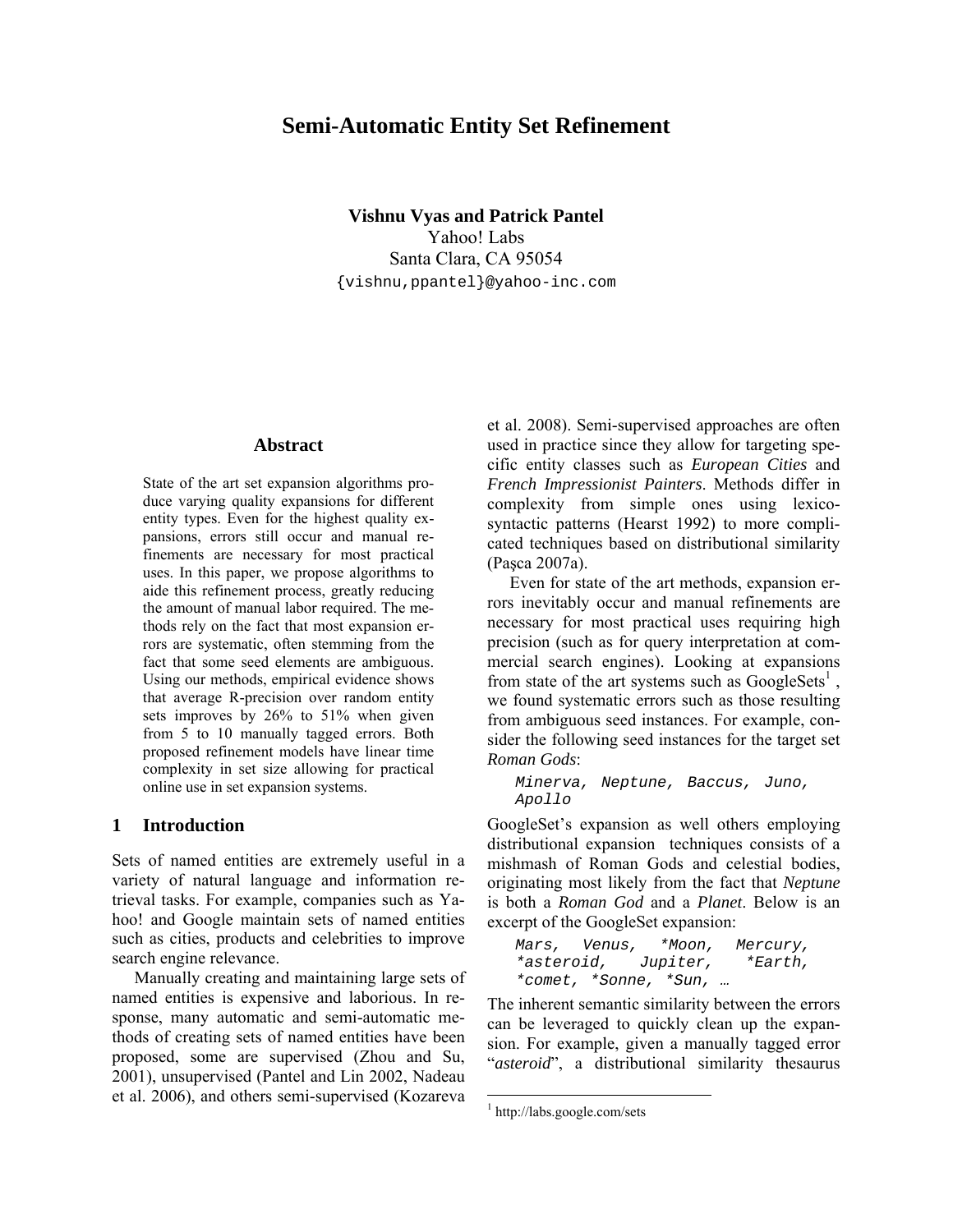such as  $(Lin 1998)^2$  can identify *comet* as similar to *asteroid* and therefore potentially also as an error. This method has its limitations since a manually tagged error such as *Earth* would correctly remove *Moon* and *Sun*, but it would also incorrectly remove *Mars*, *Venus* and *Jupiter* since they are also similar to *Earth<sup>3</sup>* .

In this paper, we propose two algorithms to improve the precision of automatically expanded entity sets by using minimal human negative judgments. The algorithms leverage the fact that set expansion errors are systematically caused by ambiguous seed instances which attract incorrect instances of an unintended entity type. We use distributional similarity and sense feature modeling to identify such unintended entity types in order to quickly clean up errors with minimal manual labor. We show empirical evidence that average Rprecision over random entity sets improves by 26% to 51% when given from 5 to 10 manually tagged errors. Both proposed refinement models have linear time complexity in set size allowing for practical online use in set expansion systems.

The remainder of this paper is organized as follows. In the next section we review related work and position our contribution within its landscape. Section 3 presents our task of dynamically modeling the similarity of a set of words and describes algorithms for refining sets of named entities. The datasets and our evaluation methodology used to perform our experiments are presented in Section 4 and in Section 5 we describe experimental results. Finally, we conclude with some discussion and future work.

## **2 Related Work**

 $\overline{a}$ 

There is a large body of work for automatically building sets of named entities using various techniques including supervised, unsupervised and semi-supervised methods. Supervised techniques use large amounts of training data to detect and classify entities into coarse grained classes such as *People*, *Organizations*, and *Places* (Bunescu and Mooney 2004; Etzioni et al. 2005). On the other hand, unsupervised methods require no training

data and rely on approaches such as clustering, targeted patterns and co-occurrences to extract sets of entities (Pantel and Lin 2002; Downey et al. 2007).

Semi-supervised approaches are often used in practice since they allow for targeting specific entity classes. These methods rely on a small set of seed examples to extract sets of entities. They either are based on distributional approaches or employ lexico-syntactic patterns to expand a small set of seeds to a larger set of candidate expansions. Some methods such as (Riloff and Shepherd 1997; Riloff and Jones 1999; Banko et al. 2007;Paşca 2007a) use lexico-syntactic patterns to expand a set of seeds from web text and query logs. Others such as (Paşca et al. 2006; Paşca 2007b; Paşca and Durme 2008) use distributional approaches. Wang and Cohen (2007) use structural cues in semistructured text to expand sets of seed elements. In all methods however, expansion errors inevitably occur. This paper focuses on the task of post processing any such system's expansion output using minimal human judgments in order to remove expansion errors.

Using user feedback to improve a system's performance is a common theme within many information retrieval and machine learning tasks. One form of user feedback is active learning (Cohn et al. 1994), where one or more classifiers are used to focus human annotation efforts on the most beneficial test cases. Active learning has been successfully applied to various natural language tasks such as parsing (Tang et al. 2001), POS tagging (Dagan and Engelson 1995) and providing large amounts of annotations for common natural language processing tasks such as word sense disambiguation (Banko and Brill 2001). Relevance feedback is another popular feedback paradigm commonly used in information retrieval (Harman 1992), where user feedback (either explicit or implicit) is used to refine the search results of an IR system. Relevance feedback has been successfully applied to many IR applications including content-based image retrieval (Zhouand Huang 2003) and web search (Vishwa et al. 2005). Within NLP applications relevance feedback has also been used to generate sense tagged examples for WSD tasks (Stevenson et al. 2008), and Question Answering (Negri 2004). Our methods use relevance feedback in the form of negative examples to refine the results of a set expansion system.

<sup>&</sup>lt;sup>2</sup> See http://demo.patrickpantel.com/ for a demonstration of the distributional thesaurus.

<sup>&</sup>lt;sup>3</sup> In practice, this problem is rare since most terms that are similar in one of their senses tend not to be similar in their other senses.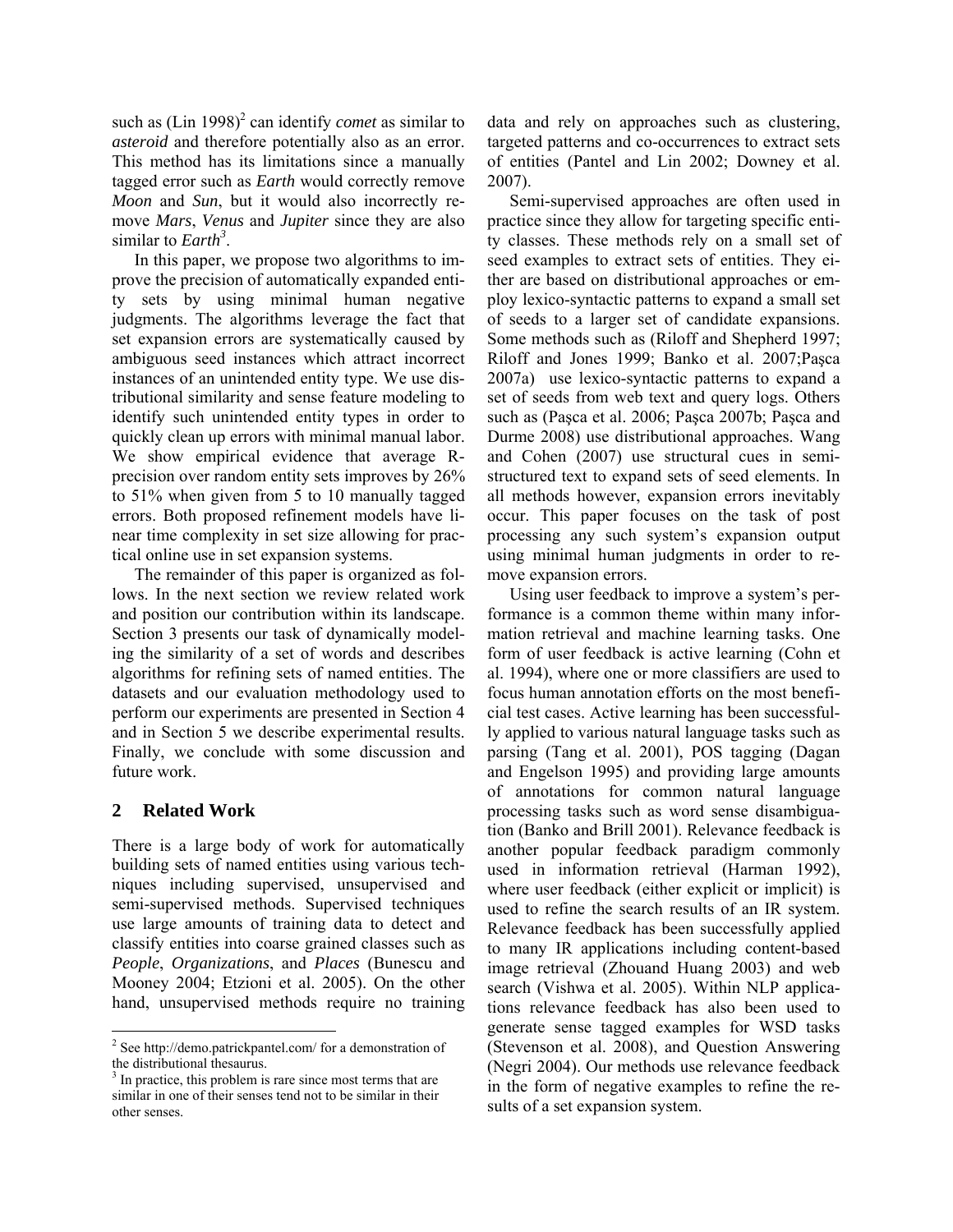## **3 Dynamic Similarity Modeling**

The set expansion algorithms discussed in Section 2 often produce high quality entity sets, however inevitably errors are introduced. Applications requiring high precision sets must invest significantly in editorial efforts to clean up the sets. Although companies like Yahoo! and Google can afford to routinely support such manual labor, there is a large opportunity to reduce the refinement cost (i.e., number of required human judgments).

Recall the set expansion example of *Roman Gods* from Section 1. Key to our approach is the hypothesis that *most expansion errors result from some systematic cause*. Manual inspection of expansions from GoogleSets and distributional set expansion techniques revealed that most errors are due to the inherent ambiguity of seed terms (such as *Neptune* in our example) and data sparseness (such as *Sonne* in our example, a very rare term). The former kind of error is systematic and can be leveraged by an automatic method by assuming that any entity semantically similar to an identified error will also be erroneous.

In this section, we propose two methods for leveraging this hypothesis. In the first method, described in Section 3.1, we use a simple distributional thesaurus and remove all entities which are distributionally similar to manually identified errors. In the second method, described in Section 3.2, we model the semantics of the seeds using distributional features and then dynamically change the feature space according to the manually identified errors and rerank the entities in the set. Both methods rely on the following two observations:

- a) **Many expansion errors are systematically caused by ambiguous seed examples** which draw in several incorrect entities of its unintended senses (such as seed *Neptune* in our *Roman Gods* example which drew in celestial bodies such as *Earth* and *Sun*);
- b) **Entities which are similar in one sense are usually not similar in their other senses**. For example, *Apple* and *Sun* are similar in their *Company* sense but their other senses (*Fruit* and *Celestial Body*) are not similar. Our example in Section 1 illustrates a rare counterexample where *Neptune* and *Mercury* are similar in both their *Planets* and *Roman Gods* senses.

**Task Outline**: Our task is to remove errors from entity sets by using a minimal amount of manual judgments. Incorporating feedback into this process can be done in multiple ways. The most flexible system would allow a judge to iteratively remove as many errors as desired and then have the system automatically remove other errors in each iteration. Because it is intractable to test arbitrary numbers of manually identified errors in each iteration, we constrain the judge to identify at most one error in each iteration.

Although this paper focuses solely on removing errors in an entity set, it is also possible to improve expanded sets by using feedback to add new elements to the sets. We consider this task out of scope for this paper.

#### **3.1 Similarity Method (SIM)**

Our first method directly models observation *a*) in the previous section. Following Lin (1998), we model the similarity between entities using the distributional hypothesis, which states that similar terms tend to occur in similar contexts (Harris 1985). A semantic model can be obtained by recording the surrounding contexts for each term in a large collection of unstructured text. Methods differ in their definition of a context (e.g., *text window* or *syntactic relations*), or a means to weigh contexts (e.g., *frequency*, *tf-idf*, *pointwise mutual information*), or ultimately in measuring the similarity between two context vectors (e.g., using *Euclidean distance*, *Cosine*, *Dice*). In this paper, we use a text window of size 1, we weigh our contexts using pointwise mutual information, and we use the cosine score to compute the similarity between context vectors (i.e., terms). Section 5.1 describes our source corpus and extraction details. Computing the full similarity matrix for many terms over a very large corpus is computationally intensive. Our specific implementation follows the one presented in (Bayardo et al. 2007).

The similarity matrix computed above is then directly used to refine entity sets. Given a manually identified error at each iteration, we automatically remove each entity in the set that is found to be semantically similar to the error. The similarity threshold was determined by manual inspection and is reported in Section 5.1.

Due to observation *b*) in the previous section, we expect that this method will perform poorly on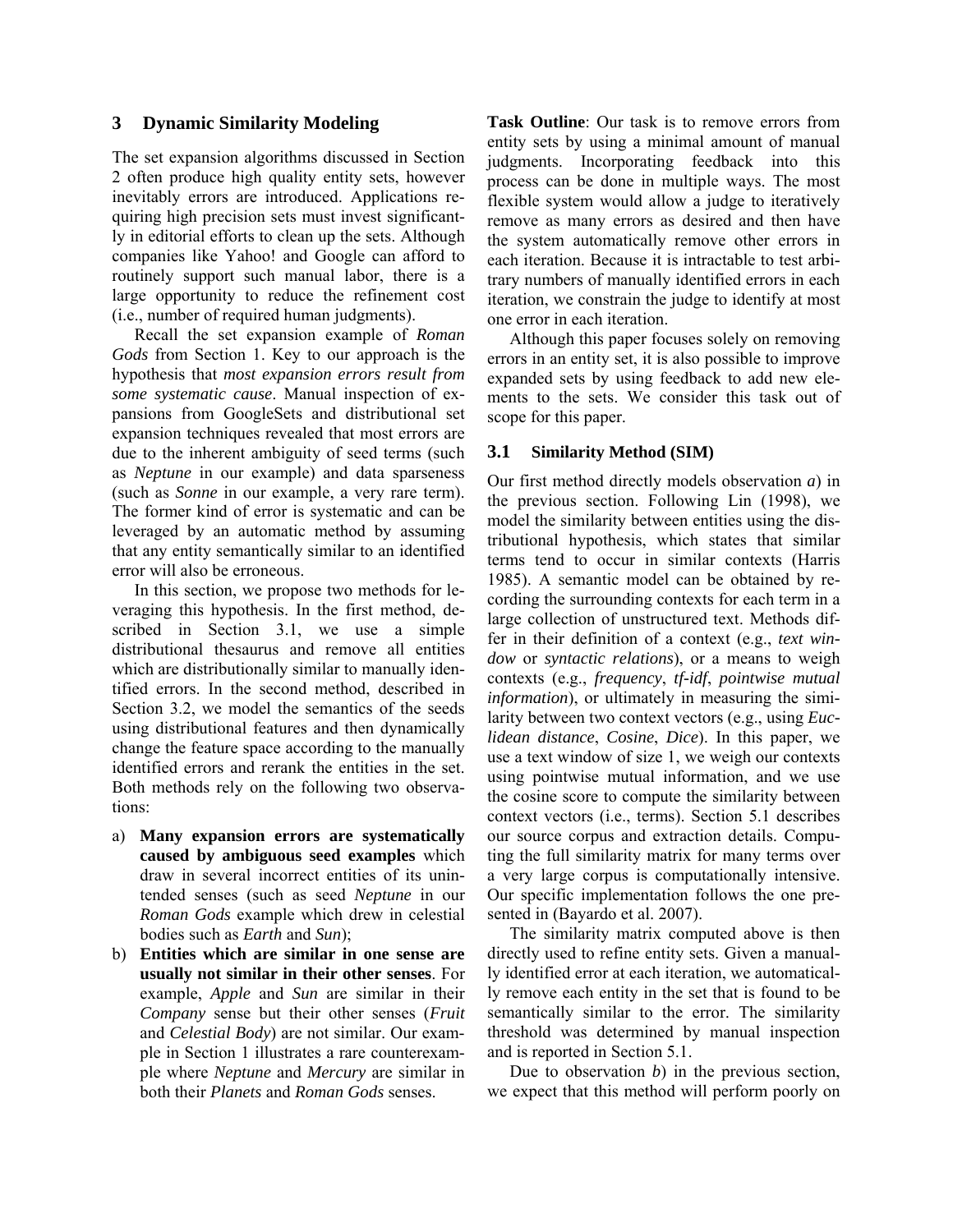entity sets such as the one presented in our example of Section 1 where the manual removal of *Earth* would likely remove correct entities such as *Mars*, *Venus* and *Jupiter*. The method presented in the next section attempts to alleviate this problem.

# **3.2 Feature Modification Method (FMM)**

Under the distributional hypothesis, the semantics of a term are captured by the contexts in which it occurs. The *Feature Modification Method* (FMM), in short, attempts to automatically discover the incorrect contexts of the unintended senses of seed elements and then filters out expanded terms whose contexts do not overlap with the other contexts of the seed elements.

Consider the set of seed terms *S* and an erroneous expanded instance *e*. In the SIM method of Section 3.1 all set elements that have a feature vector (i.e., context vector) similar to *e* are removed. The *Feature Modification Method* (FMM) instead tries to identify the subset of features of the error *e* which represent the unintended sense of the seed terms *S*. For example, let *S* = {*Minerva*, *Neptune*, *Baccus*, *Juno*, *Apollo*}. Looking at the contexts of these words in a large corpus, we construct a centroid context vector for *S* by taking a weighted average of the contexts of the seeds in *S*. In Wikipedia articles we see contexts (i.e., features) such  $\mathbf{a} \mathbf{s}^4$ :

attack, kill, **\*planet**, destroy, Goddess, **\*observe**, statue, **\*launch**, Rome, **\*orbit**, …

Given an erroneous expansion such as *e* = *Earth*, we postulate that removing the intersecting features from *Earth*'s feature vector and the above feature vector will remove the unintended *Planet* sense of the seed set caused by the seed element *Neptune*. The intersecting features that are removed are bolded in the above feature vector for *S*. The similarity between this modified feature vector for *S* and all entities in the expansion set can be recomputed as described in Section 3.1. Entities with a low similarity score are removed from the expanded set since they are assumed to be part of the unintended semantic class (*Planet* in this example).

Unlike the SIM method from Section 3.1, this method is more stable with respect to observation *b*) in Section 3. We showed that SIM would incorrectly remove expansions such as *Mars*, *Venus* and *Jupiter* given the erroneous expansion *Earth*. The FMM method would instead remove the *Planet* features from the seed feature vectors and the remaining features would still overlap with *Mars*, *Venus* and *Jupiter*'s *Roman God* sense.

**Efficiency**: FMM requires online similarity computations between centroid vectors and all elements of the expanded set. For large corpora such as Wikipedia articles or the Web, feature vectors are large and storing them in memory and performing similarity computations repeatedly for each editorial judgment is computationally intensive. For example, the size of the feature vector for a single word extracted from Wikipedia can be in the order of a few gigabytes. Storing the feature vectors for all candidate expansions and the seed set is inefficient and too slow for an interactive system. The next section proposes a solution that makes this computation very fast, requires little memory, and produces near perfect approximations of the similarity scores.

# **3.3 Approximating Cosine Similarity**

There are engineering optimizations that are available that allow us to perform a near perfect approximation of the similarity computation from the previous section. The proposed method requires us to only store the shared features between the centroid and the words rather than the complete feature vectors, thus reducing our space requirements dramatically. Also, FMM requires us to repeatedly calculate the cosine similarity between a modified centroid feature vector and each candidate expansion at each iteration. Without the full context vectors of all candidate expansions, computing the exact cosine similarity is impossible. Given, however, the original cosine scores between the seed elements and the candidate expansions before the first refinement iteration as well as the shared features, we can approximate with very high accuracy the updated cosine score between the modified centroid and each candidate expansion. Our method relies on the fact that features (i.e., contexts) are only ever removed from the original centroid – no new features are ever added.

Let  $\mu$  be the original centroid representing the seed instances. Given an expansion error *e*, FMM creates a modified centroid by removing all fea-

 $\overline{a}$ <sup>4</sup> The full feature vector for these and all other terms in Wikipedia can be found at http://demo.patrickpantel.com/..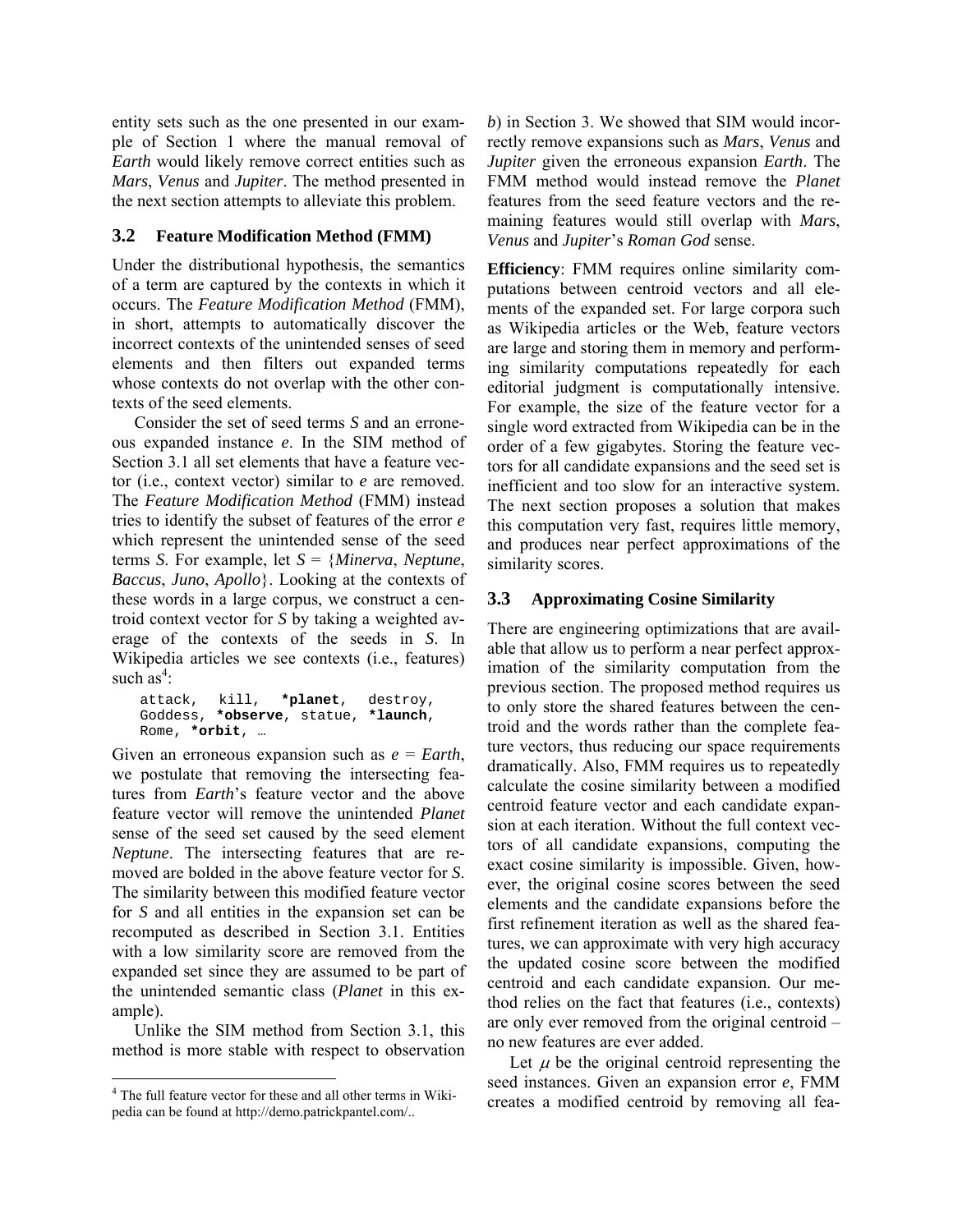tures intersecting between *e* and  $\mu$ . Let  $\mu'$  be this modified centroid. FMM requires us to compute the similarity between μ*'* and all candidate expansions *x* as:

$$
\cos(x,\mu') = \frac{\sum x_i \mu'_i}{\|x\| \cdot \|\mu'\|}
$$

where *i* iterates over the feature space.

In our efficient setting, the only element that we do not have for calculating the exact cosine similarity is the norm of  $x$ ,  $||x||$ . Given that we have the original cosine similarity score,  $cos(x, \mu)$  and that we have the shared features between the original centroid  $\mu$  and the candidate expansion  $\chi$  we can calculate  $||x||$  as:

$$
||x|| = \frac{\sum x_i \mu_i}{||\mu|| \cdot \cos(x, \mu)}
$$

Combining the two equations, have:

$$
\cos(x,\mu') = \cos(x,\mu) \cdot \frac{\sum x_i \mu'_i}{\sum x_i \mu_i} \cdot \frac{\|\mu\|}{\|\mu'\|}
$$

In the above equation, the modified cosine score can be considered as an update to the original cosine score, where the update depends only on the shared features and the original centroid. The above update equation can be used to recalculate the similarity scores without resorting to an expensive computation involving complete feature vectors.

Storing the original centroid is expensive and can be approximated instead from only the shared features between the centroid and all instances in the expanded set. We empirically tested this approximation by comparing the cosine scores between the candidate expansions and both the true centroid and the approximated centroid. The average error in cosine score was  $9.5E-04 \pm 7.83E-05$ (95% confidence interval).

#### **4 Datasets and Baseline Algorithm**

We evaluate our algorithms against manually scraped gold standard sets, which were extracted from Wikipedia to represent a random collection of concepts. Section 4.1 discusses the gold standard sets and the criteria behind their selection. To present a statistically significant view of our results we generated a set of trials from gold standard sets

to use as seeds for our seed set expansion algorithm. Also, in section 4.2 we discuss how we can simulate editorial feedback using our gold standard sets.

#### **4.1 Gold Standard Entity Sets**

The gold standard sets form an essential part of our evaluation. These sets were chosen to represent a single concept such as *Countries* and *Archbishops of Canterbury*. These sets were selected from the List of pages from Wikipedia<sup>5</sup>. We randomly sorted the list of every noun occurring in Wikipedia. Then, for each noun we verified whether or not it existed in a Wikipedia list, and if so we extracted this list – up to a maximum of 50 lists. If a noun belonged to multiple lists, the authors chose the list that seemed most appropriate. Although this does not generate a perfect random sample, diversity is ensured by the random selection of nouns and relevancy is ensured by the author adjudication.

Lists were then scraped from the Wikipedia website and they went through a manual cleanup process which included merging variants. . The 50 sets contain on average 208 elements (with a minimum of 11 and a maximum of 1116 elements) for a total of 10,377 elements. The final gold standard lists contain 50 sets including *classical pianists*, *Spanish provinces*, *Texas counties*, *male tennis players*, *first ladies*, *cocktails*, *bottled water brands*, and *Archbishops of Canterbury6* .

### **4.2 Generation of Experimental Trials**

To provide a statistically significant view of the performance of our algorithm, we created more than 1000 trials as follows. For each of the gold standard seed sets, we created 30 random sortings. These 30 random sortings were then used to generate trial seed sets with a maximum size of 20 seeds.

#### **4.3 Simulating User Feedback and Baseline Algorithm**

User feedback forms an integral part of our algorithm. We used the gold standard sets to judge the

 $\overline{a}$ 

<sup>&</sup>lt;sup>5</sup> In this paper, extractions from Wikipedia are taken from a snapshot of the resource in December 2007.

The gold standard is available for download at http://www.patrickpantel.com/cgi-bin/Web/Tools/getfile.pl? type=data&id=sse-gold/wikipedia.20071218.goldsets.tgz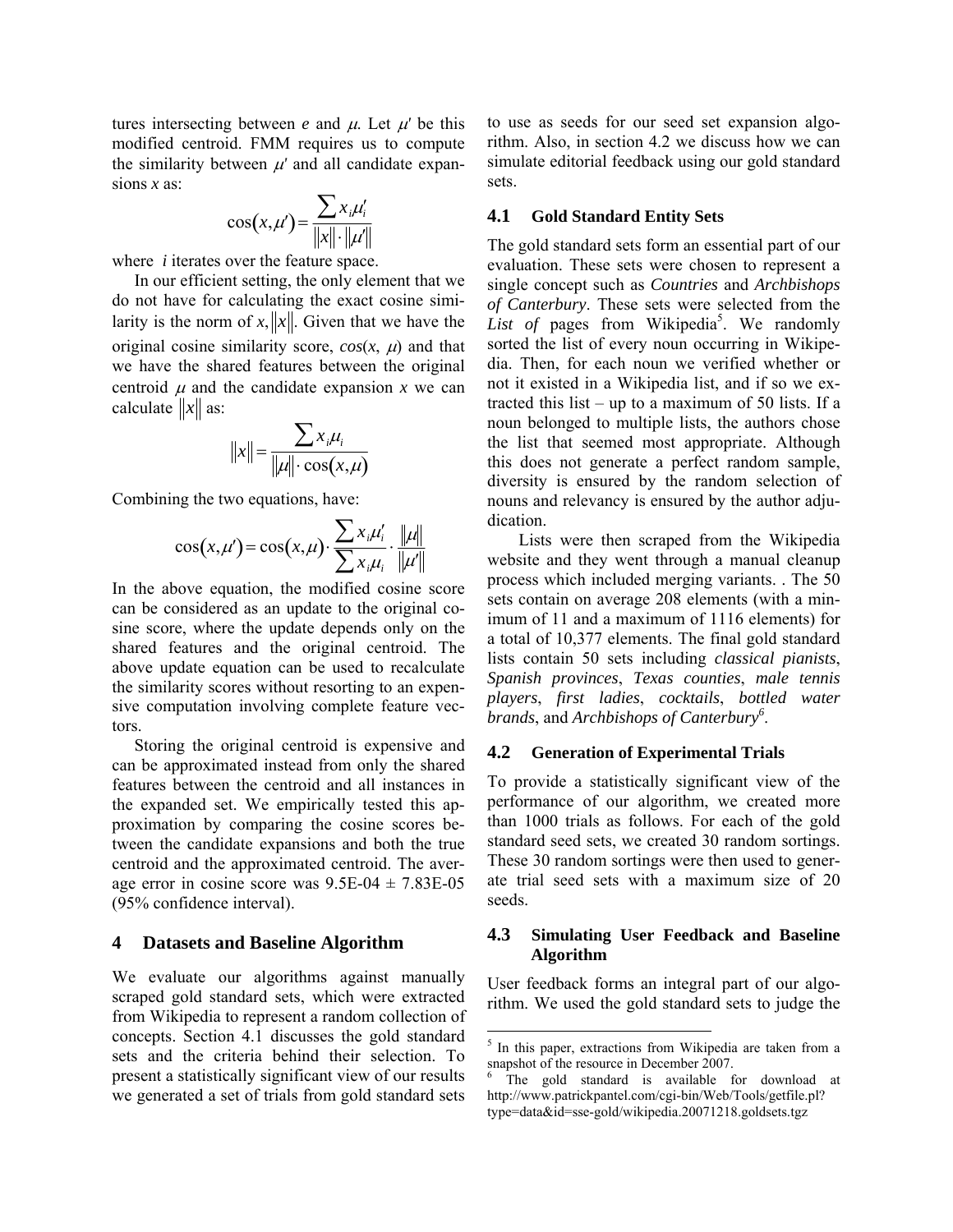candidate expansions. The judged expansions were used to simulate user feedback by marking those candidate expansions that were incorrect. The first candidate expansion that was marked incorrect in each editorial iteration was used as the editor's negative example and was given to the system as an error.

In the next section, we report R-precision gains at each iteration in the editorial process for our two methods described in Section 3. Our baseline method simply measures the gains obtained by removing the first incorrect entry in a candidate expansion set at each iteration. This simulates the process of manually cleaning a set by removing one error at a time.

## **5 Experimental Results**

#### **5.1 Experimental Setup**

Wikipedia<sup>5</sup> served as the source corpus for our algorithms described in Sections 3.1 and 3.2. All articles were POS-tagged using (Brill 1995) and later chunked using a variant of (Abney 1991). Corpus statistics from this processed text were collected to build the similarity matrix for the SIM method (Section 3.1) and to extract the features required for the FMM method (Section 3.2). In both cases corpus statistics were extracted over the semi-syntactic contexts (chunks) to approximate term meanings. The minimum similarity thresholds were experimentally set to 0.15 and 0.11 for the SIM and FMM algorithms respectively.

Each experimental trial described in Section 4.2, which consists of a set of seed instances of one of our 50 random semantic classes, was expanded using a variant of the distributional set expansion algorithm from Sarmento et al. (2007). The expansions were judged against the gold standard and each candidate expansion was marked as either correct or incorrect. This set of expanded and judged candidate files were used as inputs to the algorithms described in Sections 3.1 and 3.2. Choosing the first candidate expansion that was judged as incorrect simulated our user feedback. This process was repeated for each iteration of the algorithm and results are reported for 10 iterations.

The outputs of our algorithms were again judged against the gold standard lists and the performance was measured in terms of precision gains over the baseline at various ranks. Precision gain

**Table 1**. R-precision of the three methods with 95% confidence bounds.

| <b>ITERATION</b>         | <b>BASELINE</b>   | SIM               | <b>FMM</b>        |
|--------------------------|-------------------|-------------------|-------------------|
| 1                        | $0.219 \pm 0.012$ | $0.234 + 0.013$   | $0.220 \pm 0.015$ |
| $\mathfrak{D}$           | $0.223 \pm 0.013$ | $0.242 + 0.014$   | $0.227 \pm 0.017$ |
| $\mathfrak{Z}$           | $0.227 \pm 0.013$ | $0.251 + 0.015$   | $0.235 \pm 0.019$ |
| $\overline{\mathcal{A}}$ | $0.232 \pm 0.013$ | $0.26 + 0.016$    | $0.252 \pm 0.021$ |
| $\overline{5}$           | $0.235 \pm 0.014$ | $0.266 + 0.017$   | $0.267 + 0.022$   |
| 6                        | $0.236 \pm 0.014$ | $0.269 \pm 0.017$ | $0.282 + 0.023$   |
| 7                        | $0.238 \pm 0.014$ | $0.273 \pm 0.018$ | $0.294 + 0.023$   |
| 8                        | $0.24 \pm 0.014$  | $0.28 \pm 0.018$  | $0.303 + 0.024$   |
| 9                        | $0.242 \pm 0.014$ | $0.285 \pm 0.018$ | $0.315 + 0.025$   |
| 10                       | $0.243 \pm 0.014$ | $0.286 \pm 0.018$ | $0.322 + 0.025$   |

for an algorithm over a baseline is the percentage increase in precision for the same values of parameters of the algorithm over the baseline. Also, as the size of our gold standard lists vary, we report another commonly used statistic, R-precision. Rprecision for any set is the precision at the size of the gold standard set. For example, if a gold standard set contains 20 elements, then R-precision for any set expansion is measured as the precision at rank 20. The average R-precision over each set is then reported.

## **5.2 Quantitative Analysis**

Table 1 lists the performance of our baseline algorithm (Section 4.3) and our proposed methods SIM and FMM (Sections 3.1 and 3.2) in terms of their R-precision with 95% confidence bounds over 10 iterations of each algorithm.

The FMM of Section 3.2 is the best performing method in terms of R-precision reaching a maximum value of  $0.322$  after the  $10<sup>th</sup>$  iteration. For small numbers of iterations, however, the SIM method outperforms FMM since it is bolder in its refinements by removing all elements similar to the tagged error. Inspection of FMM results showed that bad instances get ranked lower in early iterations but it is only after 4 or 5 iterations that they get pushed passed the similarity threshold (accounting for the low marginal increase in precision gain for FMM in the first 4 to 5 iterations).

FMM outperforms the SIM method by an average of 4% increase in performance (13% improvement after 10 iterations). However both the FMM and the SIM method are able to outperform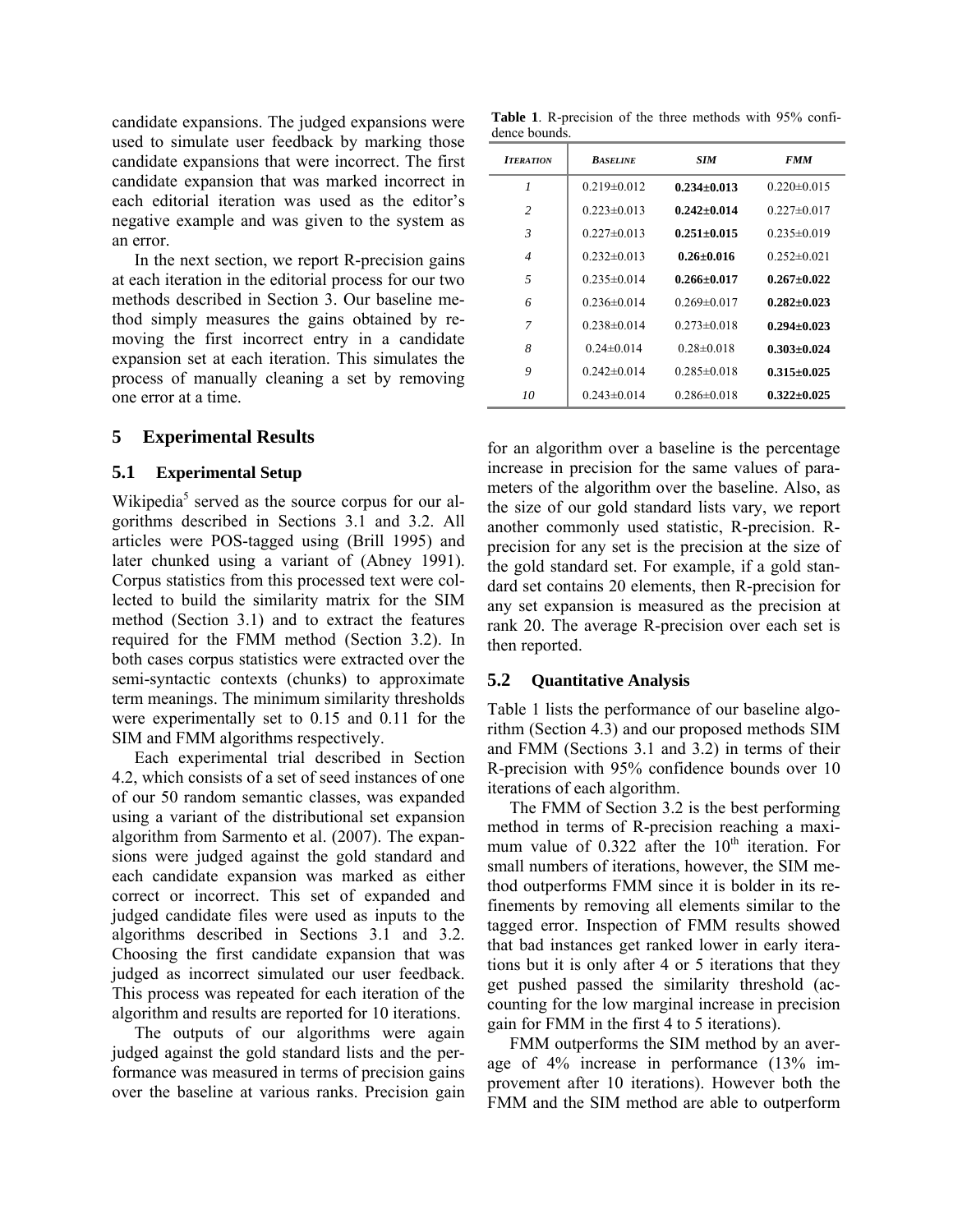

**Figure 1.** Precision gain over baseline algorithm for SIM method.

the baseline method. Using the FMM method one would achieve an average of 17% improvement in R-precision over manually cleaning up the set (32.5% improvement after 10 iterations). Using the SIM method one would achieve an average of 13% improvement in R-precision over manually cleaning up the set (17.7% improvement after 10 iterations).

#### **5.3 Intrinsic Analysis of the SIM Algorithm**

Figure 1 shows the precision gain of the similarity matrix based algorithm over the baseline algorithm. The results are shown for precision at ranks 1, 2, 5, 10, 25, 50 and 100, as well as for Rprecision. The results are also shown for the first 10 iterations of the algorithm.

SIM outperforms the baseline algorithm for all ranks and increases in gain throughout the 10 iterations. As the number of iterations increases the change in precision gain levels off. This behavior can be attributed to the fact that we start removing errors from top to bottom and in each iteration the rank of the error candidate provided to the algorithm is lower than in the previous iteration. This results in errors which are not similar to any other candidate expansions. These are random errors and the discriminative capacity of this method reduces severely.

Figure 1 also shows that the precision gain of the similarity matrix algorithm over the baseline algorithm is higher at ranks 1, 2 and 5. Also, the performance increase drops at ranks 50 and 100. This is because low ranks contain candidate expan-



**Figure 2**. Precision gain over baseline algorithm for FMM method.

sions that are random errors introduced due to data sparsity. Such unsystematic errors are not detectable by the SIM method.

#### **5.4 Intrinsic Analysis of the FMM Algorithm**

The feature modification method of Section 3.2 shows similar behavior to the SIM method, however as Figure 2 shows, it outperforms SIM method in terms of precision gain for all values of ranks tested. This is because the FMM method is able to achieve fine-grained control over what it removes and what it doesn't, as described in Section 5.2.

Another interesting aspect of FMM is illustrated in the R-precision curve. There is a sudden jump in precision gain after the fifth iteration of the algorithm. In the first iterations only few errors are pushed beneath the similarity threshold as centroid features intersecting with tagged errors are slowly removed. As the feature vector for the centroid gets smaller and smaller, remaining features look more and more unambiguous to the target entity type and erroneous example have less chance of overlapping with the centroid causing them to be pushed pass the conservative similarity threshold. Different conservative thresholds yielded similar curves. High thresholds yield bad performance since all but the only very prototypical set instances are removed as errors.

The R-precision measure indirectly models recall as a function of the target coverage of each set. We also directly measured recall at various ranks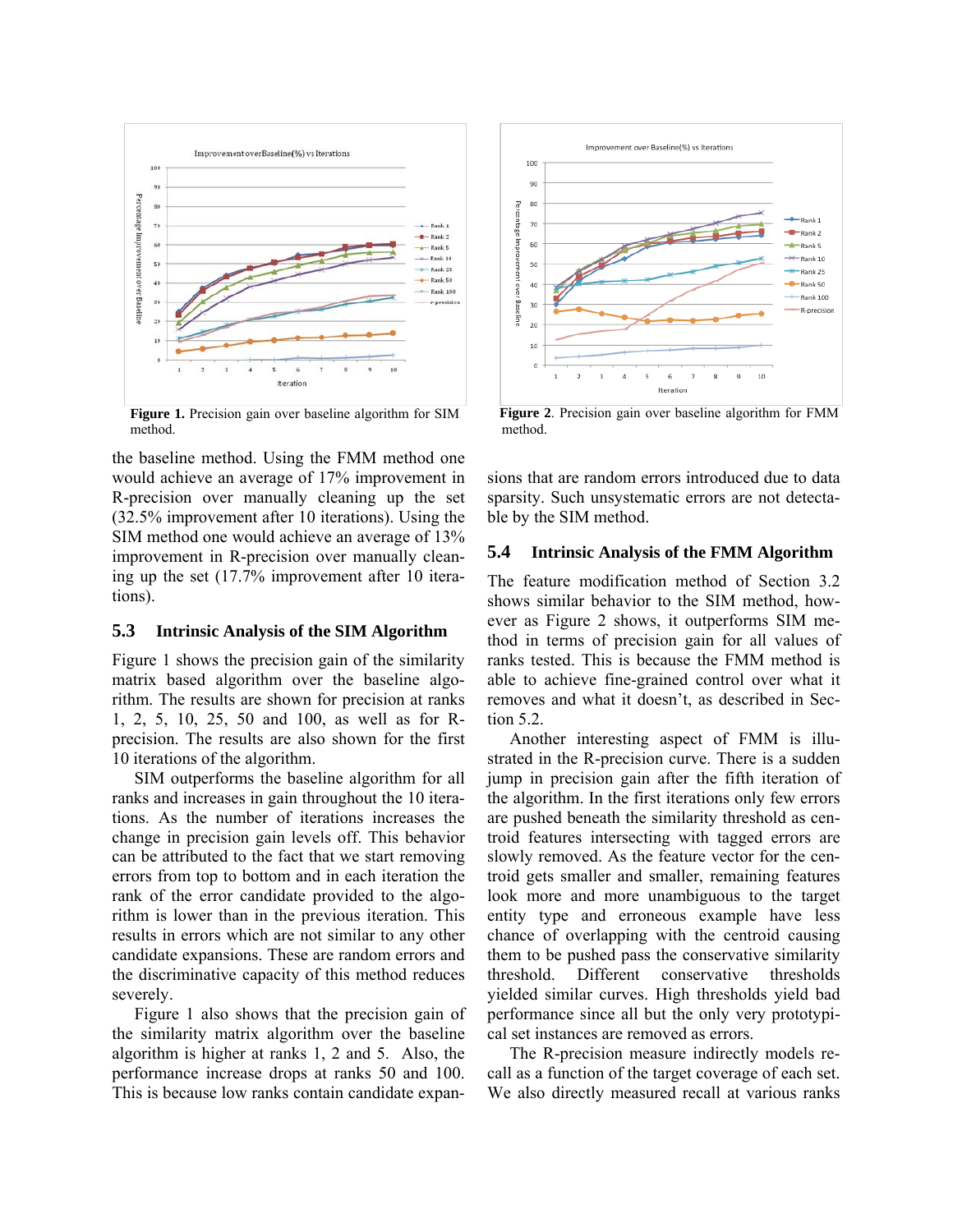and FMM outperformed SIM at all ranks and iterations.

### **5.5 Discussion**

In this paper we proposed two techniques which use user feedback to remove systematic errors in set expansion systems caused by ambiguous seed instances. Inspection of expansion errors yielded other types of errors.

First, model errors are introduced in candidate expansion sets by noise from various preprocessing steps involved in generating the expansions. Such errors cause incorrect contexts (or features) to be extracted for seed instances and ultimately can cause erroneous expansions to be produced. These errors do not seem to be systematic and are hence not discoverable by our proposed method.

Other errors are due to data sparsity. As the feature space can be very large, the difference in similarity between a correct candidate expansion and an incorrect expansion can be very small for sparse entities. Previous approaches have suggested removing candidate expansions for which too few statistics can be extracted, however at the great cost of recall (and lower R-precision).

## **6 Conclusion**

In this paper we presented two algorithms for improving the precision of automatically expanded entity sets by using minimal human negative judgments. We showed that systematic errors which arise from the semantic ambiguity inherent in seed instances can be leveraged to automatically refine entity sets. We proposed two techniques: SIM which boldly removes instances that are distributionally similar to errors, and FMM which more conservatively removes features from the seed set representing its unintended (ambiguous) concept in order to rank lower potential errors.

We showed empirical evidence that average Rprecision over random entity sets improves by 26% to 51% when given from 5 to 10 manually tagged errors. These results were reported by testing the refinement algorithms on a set of 50 randomly chosen entity sets expanded using a state of the art expansion algorithm. Given very small amounts of manual judgments, the SIM method outperformed FMM (up to 4 manual judgments). FMM outperformed the SIM method given more than 6 manual judgments. Both proposed refinement models have linear time complexity in set size allowing for practical online use in set expansion systems.

This paper only addresses techniques for removing erroneous entities from expanded entity sets. A complimentary way to improve performance would be to investigate the addition of relevant candidate expansions that are not already in the initial expansion. We are currently investigating extensions to FMM that can efficiently add new candidate expansions to the set by computing the similarity between modified centroids and all terms occurring in a large body of text.

We are also investigating ways to use the findings of this work to a priori remove ambiguous seed instances (or their ambiguous contexts) before running the initial expansion algorithm. It is our hope that most of the errors identified in this work could be automatically discovered without any manual judgments.

## **References**

- Abney, S. Parsing by Chunks. 1991. In: Robert Berwick, Steven Abney and Carol Tenny (eds.), *Principle-Based Parsing*. Kluwer Academic Publishers, Dordrecht.
- Banko, M. and Brill, E. 2001. Scaling to very large corpora for natural language disambiguation. In *Proceedings of ACL-2001*.pp 26-33. Morristown, NJ.
- Banko, M.; Cafarella, M.; Soderland, S.; Broadhead, M.; Etzioni, O. 2007. Open Information Extraction from the Web. In *Proceedings of IJCAI-07*.
- Bayardo, R. J; Yiming Ma,; Ramakrishnan Srikant.; Scaling Up All-Pairs Similarity Search. In Proc. of the 16th Int'l Conf. on World Wide Web. pp 131-140 2007.
- Brill, E. 1995. Transformation-Based Error-Driven Learning and Natural Language Processing: A Case Study in Part of Speech Tagging. *Computational Linguistics*.
- Bunescu, R. and Mooney, R. 2004 Collective Information Extraction with Relational Markov Networks. In *Proceedings of ACL-04*.pp. 438-445.
- Cohn, D. A., Atlas, L., and Ladner, R. E. 1994. Improving Generalization with Active Learning. Machine Learning, 15(2):201-221. Springer, Netherlands.
- Dagan, I. and Engelson, S. P. 1995. Selective Sampling in Natural Language Learning. In *Proceedings of IJCAI-95 Workshop on New Approaches to Learning for Natural Language Processing*. Montreal, Canada.
- Downey, D.; Broadhead, M; Etzioni, O. 2007. Locating Complex Named Entities in Web Text. In *Proceedings of IJCAI-07.*